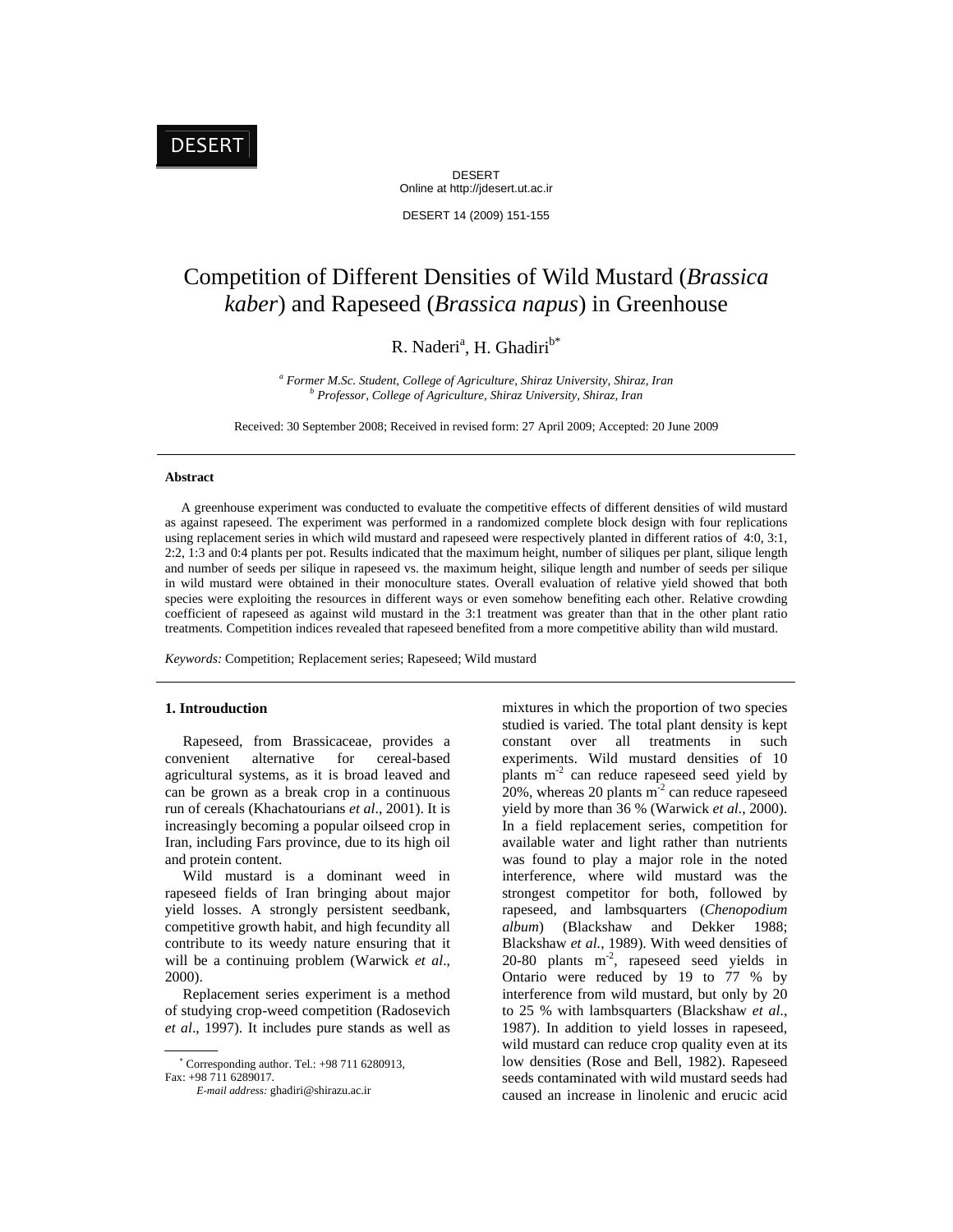levels in the extracted oil and glucosinolate content in the meal (McMullan *et al.,* 1994).

 This greenhouse study was conducted to evaluate the effects of different densities of wild mustard as against rapeseed on the growth as well as yield of rapeseed.

#### **2. Materials and methods**

 The experiment was performed in a completely randomized design with four replications using replacement series in which wild mustard and rapeseed were planted in different ratios of 4:0, 3:1, 2:2, 1:3 and 0:4 plants per pot in 2005. Mature seeds of wild mustard were collected from Kushkak Experimental Station farm, college of agriculture, Shiraz University, located in Kushkak, 60 km northwest of Shiraz, Iran. Wild mustard and rapeseed seeds were planted 1 and 2 cm deep, respectively, in 35 cm diameter plastic pots filled with a sandy clay loam soil. Plants were harvested from the soil surface at maturity and were oven dried at 75°C for 48h, while total shoot biomass for each species being determined. Measurements included plant height, number of siliques per plant and number of seeds per silique in rapeseed and plant height, silique length and number of seeds per silique in wild mustard. Relative Yield (RY), Relative Yield Total (RYT), Relative Crowding Coefficient (RCC), and Aggressivity (A) were calculated.

 Relative yield (RY) is a measure of the relative competitive ability of the two species. Large RY values indicate a high degree of competitiveness of one species relative to the other. Values of approximately one indicate that interspecific and intraspecific competition is equal. Values greater than one indicate that intraspecific competition is more than interspecific competition. Values less than one indicate that intraspecific competition is less than interspecific competition.

RY was calculated using the equation (Ghadiri, 2005):

$$
RY = \frac{Y_{mix}}{Y_{mon}}
$$

where *Ymix* and *Ymon* are yields in mixture and monoculture.

 Relative Yield Total (RYT) describes how the species pair utilizes resources. Values of approximately one indicate that two species are competing for the same limiting resources. Values greater than one suggests that species are making demands on different resources, avoiding competition, or maintaining a symbiotic relationship. Values less than one imply mutual antagonism. When the RYT of a pair of species is approximately one, the combined yield of species in a mixture is predictable from species monocultures (Ghadiri, 2005). RYT was calculated using the equation:

$$
RYT = \sum_{i=1}^{n} RY
$$

 Relative Crowding Coefficient (RCC) is a measure of competitiveness between the two species. Large RCC values indicate a high degree of competitiveness of one species relative to the other. The RCC was calculated using the equation (Ghadiri, 2005):

$$
RCC = \frac{YA_{mix}}{YB_{mix}} \times \frac{YA_{mon}}{YB_{mon}}
$$

Where *YAmix* and *YBmix* are average yield per plant of A and of B grown in mixture, respectively, *YAmon* and *YBmon* are average yield per plant of A and B grown in monoculture, respectively (Ghadiri, 2005).

 Aggressivity (A) values of approximately zero indicate that there is no competition between the two species. Larger A values indicate a high degree of aggressiveness of one species relative to the other. A was calculated using the equation:

# A= *RY A – RY B*

(Ghadiri, 2005). Means were compared using Duncans, Multiple Range Test (P= 0.05) (SAS, 2002).

#### **3. Results and discussion**

#### *3.1. Rapeseed Yield Components*

 Maximum silique number per plant (Fig. 1), number of seeds per silique (Fig. 2) and silique length (Fig. 3) were obtained in monoculture. These parameters decreased as the number of wild mustard plants per pot increased. There were highly significant negative correlations between the weed dry matter and rapeseed silique (r=-0.96) and number of seeds per silique (r=-0.95). Morishita *et al.* (1991) in a study on barley (*Hordeum vulgare*) and wild oat (*Avena fatua*) showed similar results. Ghadiri (2005), using a similar replacement series experiment, reported that pinto beans (*Phaseolus vulgaris* L.) shoot and root dry matter, number of pods, as well as yield decreased as the number of field bindweed (*Convolvulus arvensis* L.) plants per pot increased.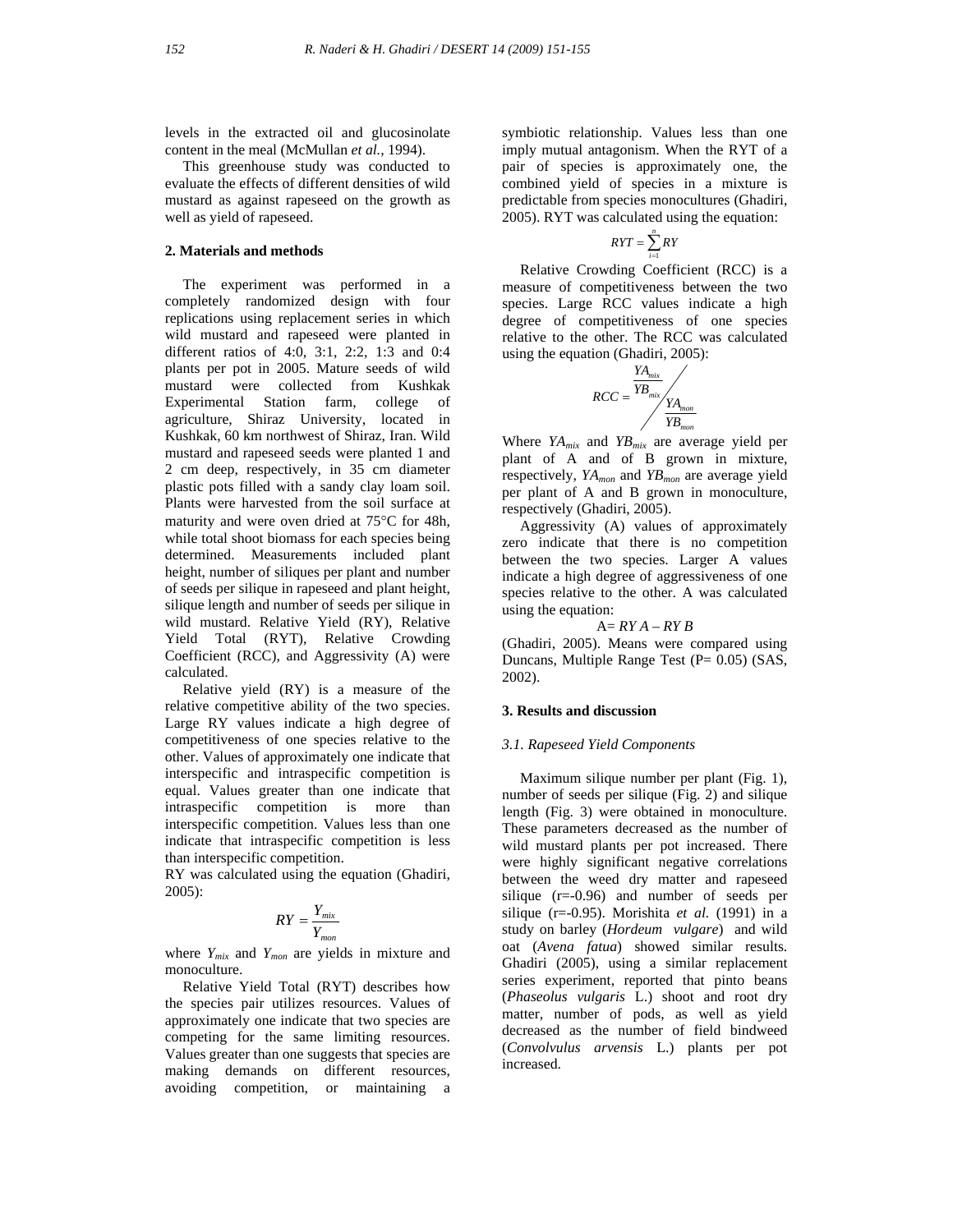

Fig. 1. Effect of the ratio of rapeseed to wild mustard plants on silique number per plant. Means followed by the same letters are not significantly different (Duncan 5%)



Fig. 2. Effect of the ratio of rapeseed to wild mustard on seed per silique. Means followed by the same letters are not significantly different (Duncan 5%)



Fig. 3. Effect of the ratio of rapeseed to wild mustard on silique length. Means followed by the same letters are not significantly different (Duncan 5%)

### *3.2. Wild mustard silique length and number of seeds per silique*

 Maximum wild mustard silique length (Fig. 4) as well as maximum number of seeds per silique were obtained in the monoculture treatment (Fig. 5). These parameters decreased with the number of rapeseed plants per pot increasing. Producing more tillers, branches, siliques and seeds confer strong competitive ability upon crops, therefore, in the present study, rapeseed could be considered as more competitive than wild mustard. These results are

in agreement with those of Morishita *et al.* (1991), who found that maxsimum wild oat (*Avena fatua*) tillers were obtained in a monoculture treatment.



Fig. 4. Effect of the ratio of rapeseed to wild mustard on wild mustard silique length. Means followed by the same letters are not significantly different (Duncan 5%).



Fig. 5. Effect of the ratio of rapeseed to wild mustard on wild mustard seed per silique. Means followed by the same letters are not significantly different (Duncan 5%)

#### *3.3. Relative Yield (RY)*

 RY values indicate the relative competitive ability of the two species. Two straight lines in fig. 6 indicate that the ability of the two species to competition is equivalent, whereas concave and convex lines indicate that one species is more competitive than the other gaining resources at the expense of the other species. The convex curve for rapeseed and the concave curve for wild mustard indicate that the competitive ability of rapeseed was more than that of wild mustard (Fig. 6).

 The mean value of rapeseed RY (0.718) and the mean value of wild mustard RY (0.483) showed that either one of the species has more intraspecific competition than interspecific competition. Fleming *et al.* (1988) in a study on competitive relationship among winter wheat, jointed goat grass (*Aegiolps cylindrica)* and downy brome (*Bromus tectorum*) found that the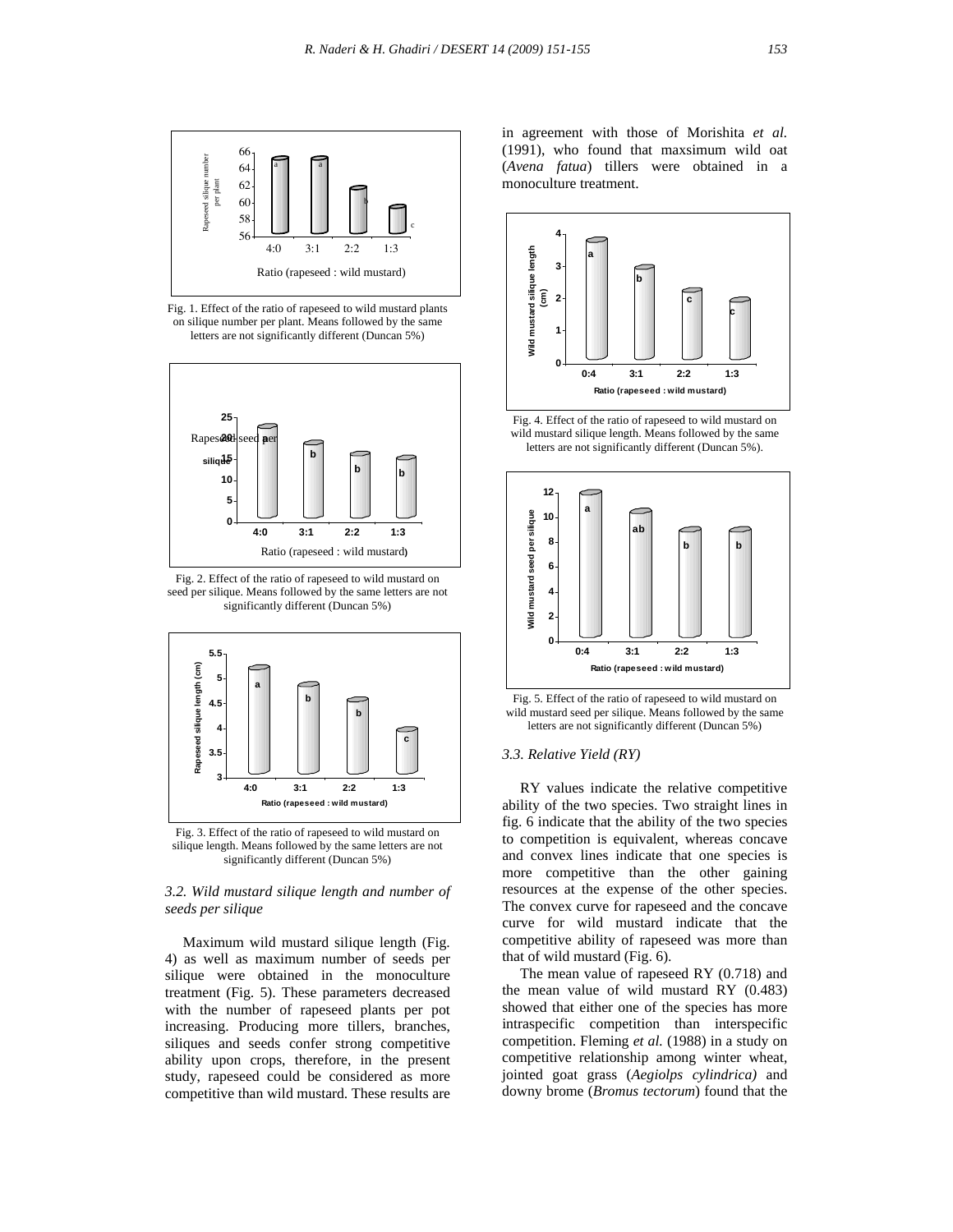competitive ability of jointed goatgrass and winter wheat was similar, but both species

exhibited a more competitive ability than downy brome.



Fig. 6. Effect of the ratio of rapeseed to wild mustard on relative yield of rapeseed and wild mustard

# *3.4. Relative Yield Total (RYT)*

 RYT was more than 1 in all mixture ratios (Fig. 7). This showed that rapeseed and wild mustard were exploiting the resources in different ways or somehow benefiting each other. Ghadiri (2005) reported the same response for field bindweed and pinto beans, however, the findings of Wall (1997) indicated that dog mustard (*Erucastrum gallicum*) and flax (*Linum usitatissimum* L.) were making exploitation of the same resources.



Fig. 7. Effect of the ratio of rapeseed to wild mustard on relative yield total

*3.5. Aggressivity (A) and Relative Crowding Coefficient (RCC)* 

 Values of aggressivity provide a quantitative competitiveness. Mean values of A (Figs. 8 and 9) and (RCC) (Figs. 10 and 11) for rapeseed were greater than those for wild mustard. This indicated that rapeseed as observed in this experiment was more aggressive than wild mustard. Zand and Beckie (2002) reported that mean values of A and RCC for hybrid cultivars of canola were 1.52 and 1.58, respectively; the corresponding values for open-pollinated cultivars of canola were 0.78 and 0.76. No differences among RCC values were found within either hybrid cultivars or open-pollinated cultivars. Ghadiri (2005) also, reported that RCC of pinto beans and field bindweed showed that pinto bean was at least 3 times more aggressive than field bindweed.

 Finally, the results of the present study as based on competition indices indicated that rapeseed was of a more competitive ability than wild mustard. Also, there was a significant negative correlation observed between wild mustard dry weight and rapeseed yield components which implies that a high density of wild mustard can cause serious yield reduction in rapeseed.